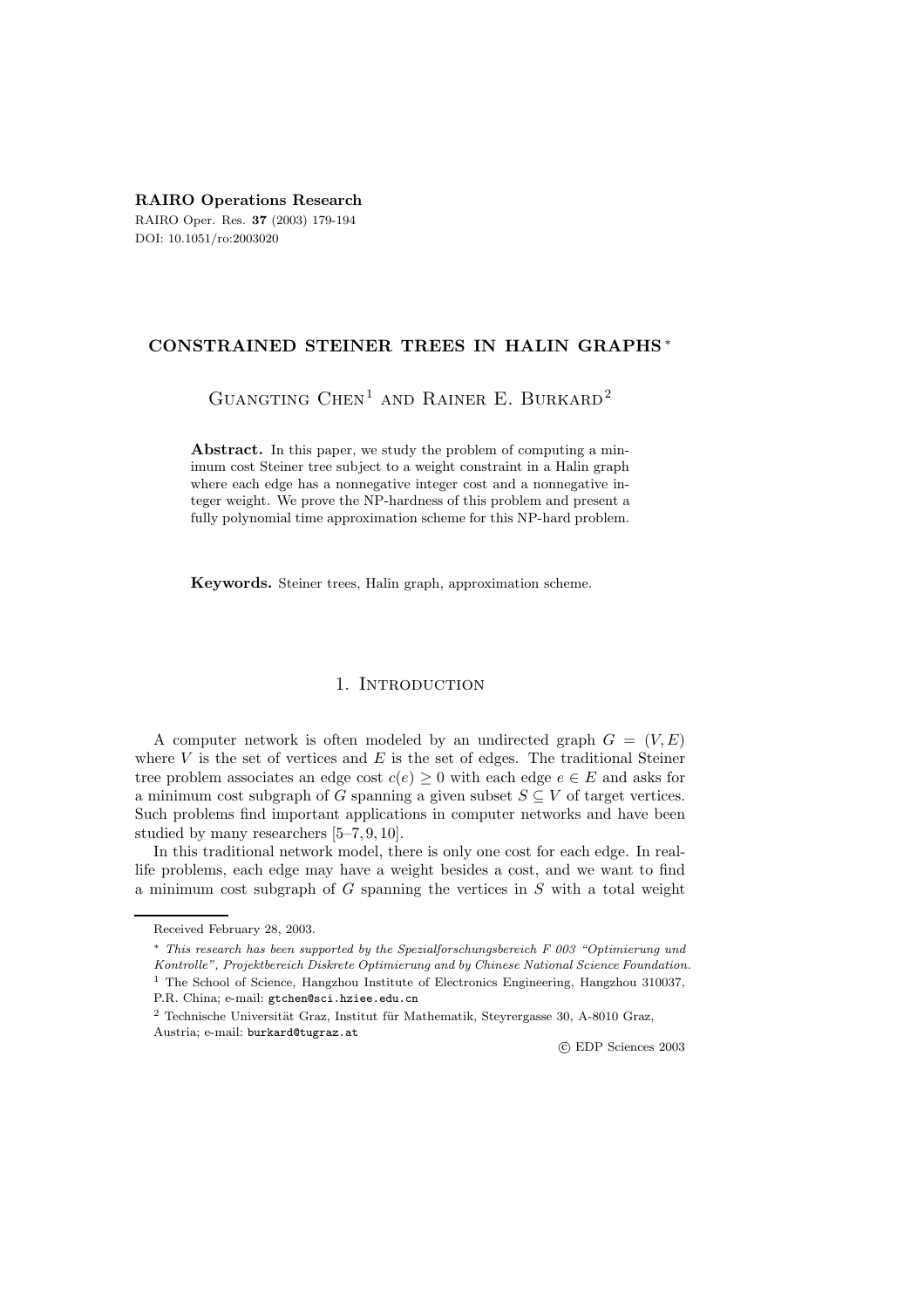no more than a given weight constraint W. We call this problem the *Weight Constrained Minimum Cost Steiner Tree Problem (WCSTP)*.

Formally, we generalize the traditional network model to allow two independent edge weighting functions: with each edge  $e \in E$ , there is an associated integer cost  $c(e) > 0$  and an associated integer weight  $w(e) > 0$ . Let G' be a subgraph of G. The cost (or weight) of G', denoted by  $c(G')$  (or  $w(G')$ ), is the sum of the edge costs (or weights) of G'. Given a set of target vertices  $S \subseteq V$  and an integer weight  $W \geq 0$ , we are interested in computing a minimum cost tree subgraph T of G which spans the vertices in S subject to the constraint that  $w(T) \leq W$ . We call such a tree a *weight constrained minimum cost Steiner tree*.

It is easy to see that the  $WCSTP$  is NP-hard in the strong sense. In this paper, we are interested in a WCSTP on an important class of networks known as *Halin graphs*. A Halin graph  $H_0$  is obtained by a planar embedding of a tree  $T_0$  having no vertices of degree 2, and then by adding new edges between the consecutive leaves of  $T_0$  to form a cycle  $C_0$  (the order of leaves is determined by the embedding of  $T_0$ ) [9, 10]. We write  $H_0 = T_0 \cup C_0$ .

Halin graphs are nontrivial generalizations of tree and ring networks, since a Halin graph is obtained by connecting the leaves of a tree by a cycle. Whereas Winter [9] showed that the Steiner tree problem on a Halin graph is solvable by a linear time algorithm, we show in this paper that the weight constrained minimum cost Steiner tree problem is NP-hard even when the graph is a Halin graph. We then present a fully polynomial time approximation scheme for computing a weight constrained minimum cost Steiner tree in a Halin graph.

# 2. WCSTP in Halin graphs is intractable

When there are only two vertices in  $S$ , the  $WCSTP$  becomes the well-known weight constrained shortest path problem (WCSPP) which is known to be NPhard [3]. To the best of our knowledge, no one has ever addressed the complexity of WCSTP or WCSPP in a Halin graph specifically. We will present the NPhardness of  $WCSPP$  in a Halin graph at first. Then we get that  $WCSTP$  in a Halin graph is also NP-hard, since WCSTP is more general than WCSPP.

### **Theorem 2.1.** *The* WCSPP *in a Halin graph is NP-hard.*

*Proof.* We transform PARTITION to the  $WCSPP$  in Halin graphs.

Suppose we have a set  $A$  with  $n$  elements and every element  $a$  has a corresponding size  $s(a) \in \mathbf{Z}^+$ ,  $\sum$  $s(a)=2B$ . We construct a graph as follows.

- $V = \{v_1, v_2, \ldots, v_{n+1}, u_2, u_3, \ldots, u_n, x_2, x_3, \ldots, x_n\}$
- $E = \{(v_i, v_{i+1}), (u_i, u_{i+1}), (x_i, x_{i+1})|i = 1, 2, \ldots, n\} \cup \{(v_i, u_i), (u_i, x_i)|i =$  $2, \ldots, n$ , where we suppose that  $x_1 = u_1 = v_1, x_{n+1} = u_{n+1} = v_{n+1}$ .
- For  $e = (v_i, v_{i+1}), c(e) = s(a_i), w(e) = 0.$
- For  $e = (u_i, u_{i+1}), c(e) = 0, w(e) = s(a_i).$
- For  $e = (u_i, v_i), c(e) = 0, w(e) = 0.$

a∈A

• For the other edges,  $c(e) = w(e) = 2B$ .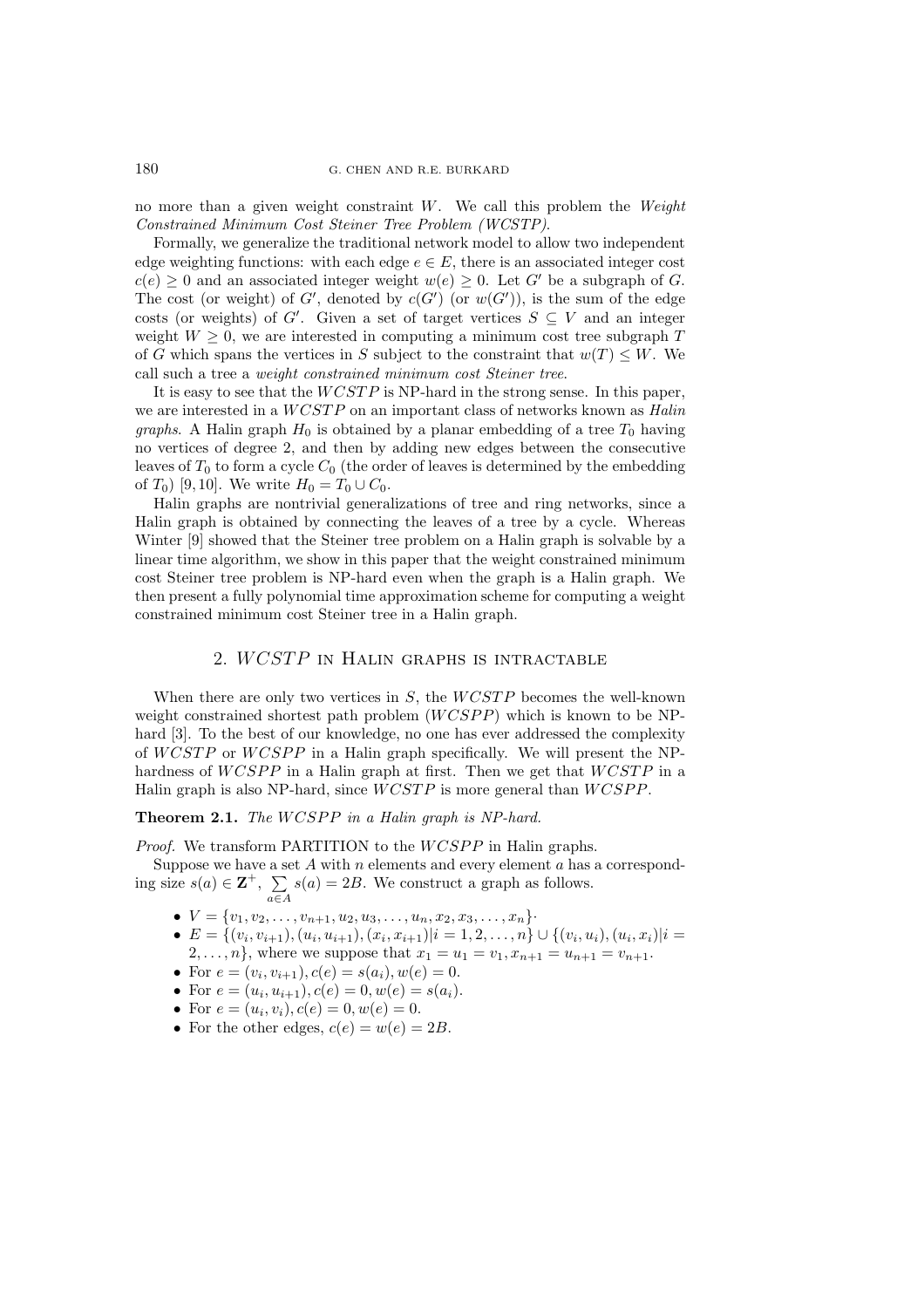Obviously, graph  $H$  is a Halin graph. For this Halin graph, we want to find a shortest path from  $v_1$  to  $v_{n+1}$  such that the total weight of this path is no more than B.



FIGURE 1. A graph H constructed from a PARTITION problem.

If we can find a partition of  $A = A_1 \cup A_2$  such that  $\sum$  $a \in A_1$  $s(a) = \sum$  $a \in A_2$  $s(a) = B$ , then we have a path from  $v_1$  to  $v_{n+1}$  consisting of the edges  $(v_i, v_{i+1})$  for  $a_i \in$  $A_1,(u_i,u_{i+1})$  for  $a_i \in A_2$  and some necessary edges  $(v_i,u_i)$ . The total cost and total weight of this path are all equal to  $B$ . This path is obviously the shortest path under the restriction of a total weight no more than B.

Conversely, assume that we have found a shortest path from  $v_1$  to  $v_{n+1}$  with the total weight no more than  $B$ . If the weight of this shortest path is just  $B$ , then from the construction of this Halin graph, we can get a partition of A by setting  $A_1 = \{a_i | (v_i, v_{i+1})$  is in the shortest path}. If the weight of the path is less than B, then the answer to problem PARTITION is negative.

This shows that the  $WCSPP$  in Halin graphs is NP-hard.  $\square$ 

Since the weight constrained Steiner tree problem comprises the WCSPP, we get immediately

### **Theorem 2.2.** *The* WCSTP *in a Halin graph is NP-hard.*

Up to now we considered a Steiner tree problem under the additional constraint that the sum of weights in the Steiner tree is bounded. This problem is NP-hard. If we replace, however, this constraint by a bottleneck constraint of the form that the largest weight of an edge in the Steiner tree is bounded by a given constant  $M_0$ , then the problem becomes polynomially solvable. Let us call the latter problem  $MAX - WCSTP$ . To see this, let G' be the graph obtained by changing the cost of edges in G as follows: if the weight of edge  $e$  is more than  $M_0$ , then let the cost of this edge become  $BIG$ , a very large number. The graph  $G'$  is still a Halin graph, and we can compute a minimum cost Steiner tree of  $G'$  in  $O(n)$  time. If the cost of the minimum cost Steiner tree in  $G'$  is smaller than  $BIG$ , then this tree is the optimal solution of  $MAX - WCSTP$ . This shows that the  $MAX - WCSTP$ can be solved in  $O(n)$  time. By using binary search it is possible to compute in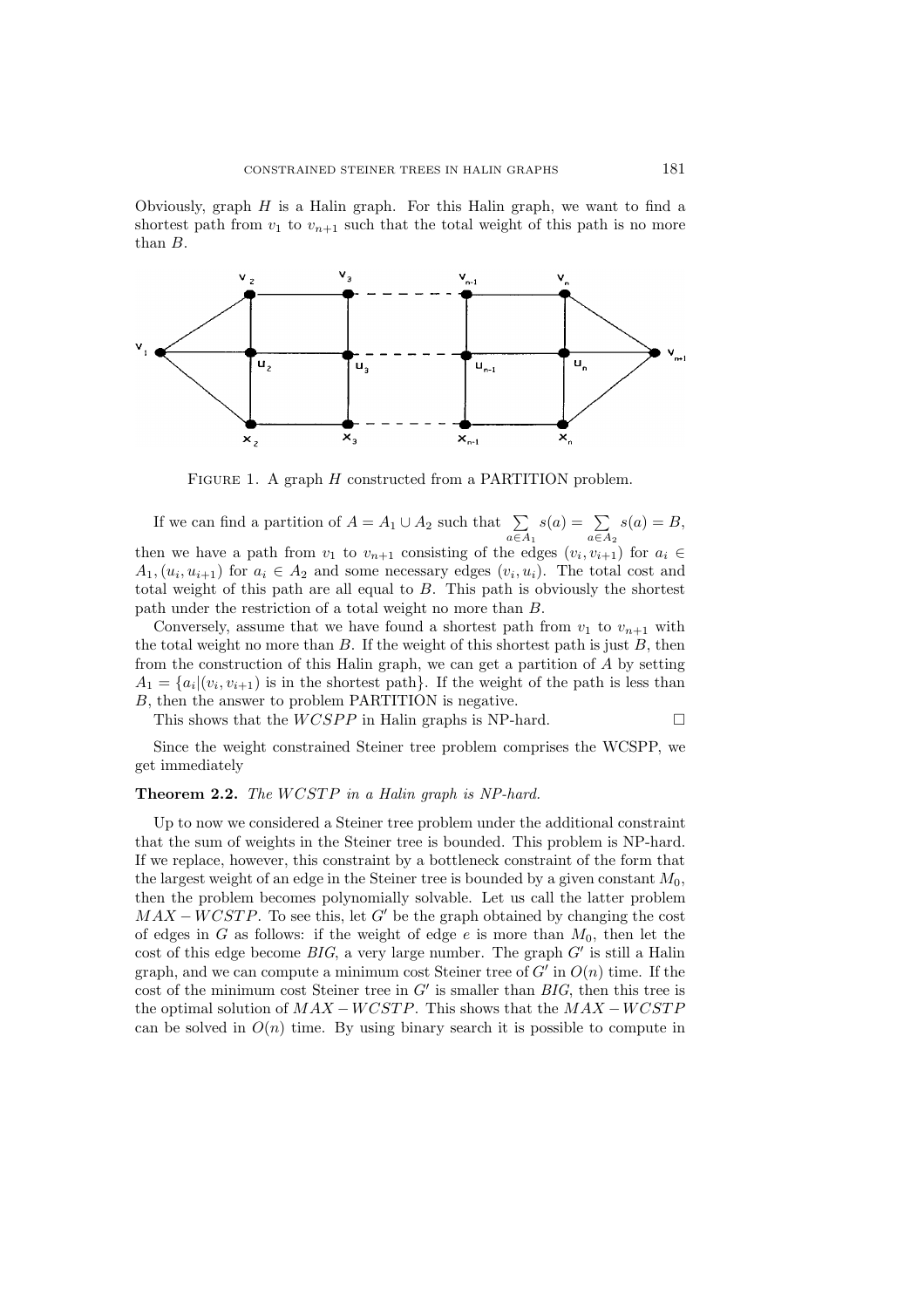#### 182 G. CHEN AND R.E. BURKARD

 $O(n \log n)$  time a shortest Steiner tree in a Halin graph such that the maximum weight of an edge in the Steiner tree is as small as possible.

# 3. A pseudo polynomial time algorithm

In the definition of the  $WCSTP$ , the weight and cost of an edge are symmetric, we may also speak about the *cost constrained minimum weight Steiner tree problem(CCSTP)* which asks for a minimum weight tree subject to a cost constraint. We will present a pseudo polynomial time algorithm for computing a cost constrained minimum weight Steiner tree in this section, and then apply standard techniques of scaling and rounding to turn the pseudo polynomial time algorithm into a PTAS for WCSTP in the next sections.

### 3.1. FAN CONTRACTIONS

We are given a Halin graph G with target set  $S \subseteq V$  and a nonnegative integer  $M$ . We want to find a minimum weight Steiner tree among those whose cost is bounded by  $M$ .

Let  $G = H_0 = T_0 \cup C_0$ , and let i be a nonleaf of  $T_0$  which is adjacent to at most one other nonleaf j of  $T_0$ . If no such j exists, then  $H_0$  is a wheel. In this case j may be an arbitrarily chosen neighbour of i. Let  $\Gamma_i$  denote the set of neighbours of *i*. The subgraph  $F_i$  of  $H_0$  induced by  $\Gamma_i \cup \{i\} - \{j\}$  is called a fan, and vertex *i* is called the centre of the fan  $F_i$ . It is easy to verify that every Halin graph has at least two fans.

Our algorithm is based on fan contractions. A *fan contraction* of  $H_0 = T_0 \cup C_0$ along fan  $F_i$  is obtained as follows (see Winter [9]). (i) Attach the edges incident to  $F_i$  to the vertex i, (ii) delete the vertices  $F_i \cap C_0$  from  $H_0$ . The resultant graph, denoted by  $H_1$ , is clearly a Halin graph unless  $H_0$  is a wheel. If  $H_0$  is a wheel,  $H_1$ consists of two vertices joined by three parallel edges.



FIGURE 2. A Halin graph  $H_0$  and its fan contraction  $H_1$ .

Let  $H_k = T_k \cup C_k$  denote a Halin graph obtained from the original graph  $H_0 = T_0 \cup C_0$  by k fan contractions. Let  $F_i$  denote a fan of  $H_k$  and assume that  $1, 2, \ldots, r$  denote the vertices in  $F_i \cap C_k$  (in clockwise order). Note that some of these vertices may represent contracted fans. For every p,  $1 \le p \le r$ , let  $p_f$  and  $p_l$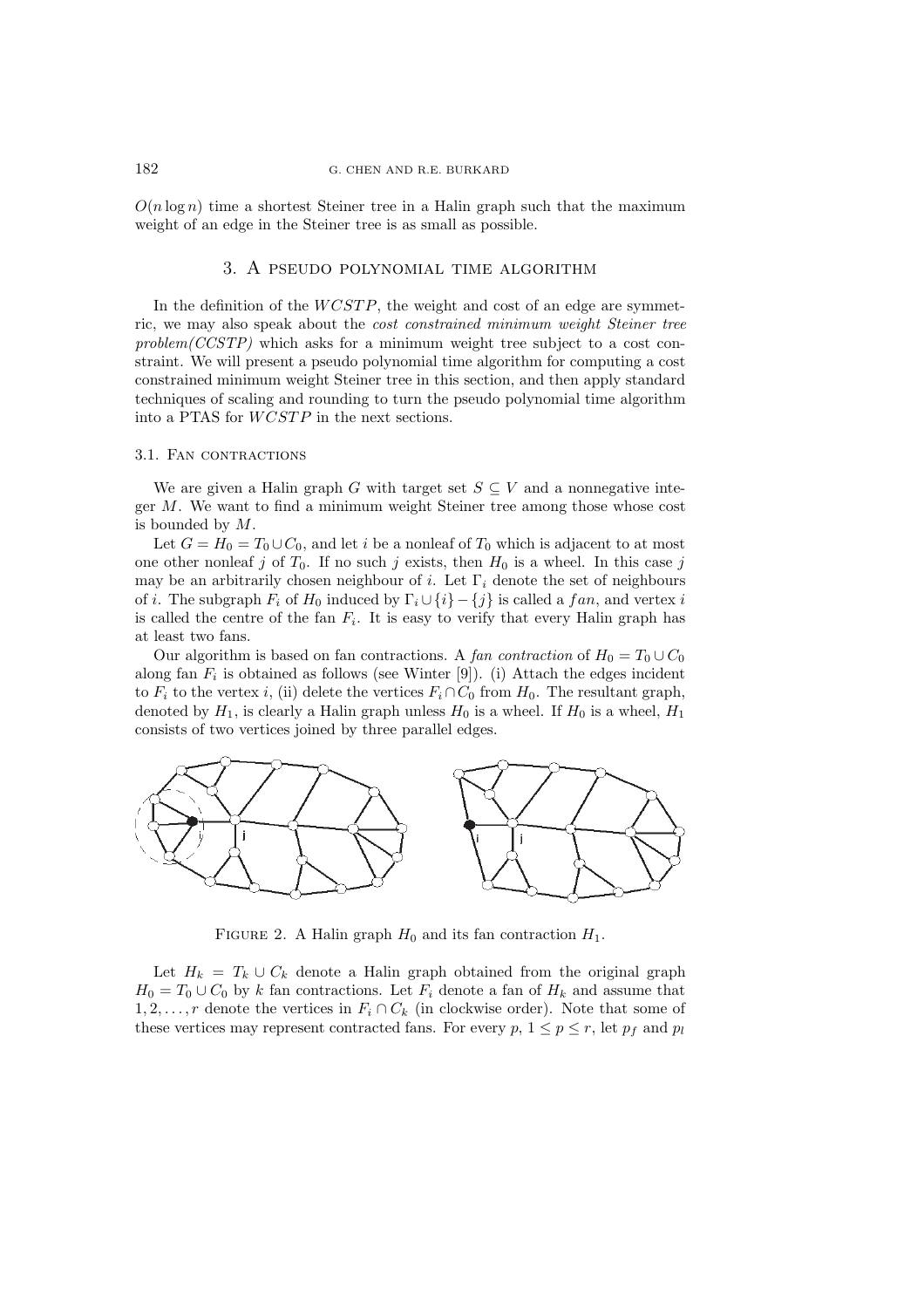denote the first and the last vertex (in clockwise order) of  $C_0$ , respectively, which has been contracted into p in  $H_k$ . If  $p \in C_0$ , then  $p_f = p = p_l$ . Let  $G(p)$  denote the subgraph of  $H_0$  induced by all the vertices that have been contracted into p.

For every p,  $1 \le p \le r$ , and every K,  $K = 0, 1, ..., M$ , consider the following subgraphs of  $G(p)$ , each containing all target vertices of  $G(p)$ . We are in particular interested in the weights of these subgraphs. If some of the subgraphs do not exist, the corresponding weights are a big number *BIG*.

- $st(p, K)$  is the minimum weight of a Steiner tree with a cost at most K.
- $tf(p, K)$  is the minimum weight of a Steiner tree containing  $p_f$ , with a cost at most K.
- $tc(p, K)$  is the minimum weight of a Steiner tree containing p, with a cost at most K.
- $tl(p, K)$  is the minimum weight of a Steiner tree containing  $p_l$ , with a cost at most K.
- $fc(p, K)$  is the minimum weight of a Steiner tree containing  $p_f$  and p, with a cost at most K.
- $fl(p, K)$  is the minimum weight of a Steiner tree containing  $p_f$  and  $p_l$ , with a cost at most K.
- $cl(p, K)$  is the minimum weight of a Steiner tree containing p and  $p_l$ , with a cost at most K.
- $fcl(p, K)$  is the minimum weight of a Steiner tree containing  $p_f, p$  and  $p_l$ , with a cost at most K.
- $dfc(p, K)$  is the minimum weight of two disjoint Steiner trees, one containing  $p_f$  and the other containing p, with the total cost at most K.
- $dfl(p, K)$  is the minimum weight of two disjoint Steiner trees, one containing  $p_f$  and the other containing  $p_l$ , with the total cost at most K.
- $dcl(p, K)$  is the minimum weight of two disjoint Steiner trees, one containing p and the other containing  $p_l$ , with the total cost at most K.
- $ddfc(p, K)$  is the minimum weight of two disjoint Steiner trees, one containing  $p_f$  and p, the other containing  $p_l$ , with the total cost at most K.
- $ddfl(p, K)$  is the minimum weight of two disjoint Steiner trees, one containing  $p_f$  and  $p_l$ , the other containing p, with the total cost at most K.
- $ddcl(p, K)$  is the minimum weight of two disjoint Steiner trees, one containing p and  $p_l$ , the other containing  $p_f$ , with the total cost at most K.
- $ddd(p, K)$  is the minimum weight of three disjoint Steiner trees containing  $p_f$ , p and  $p_l$ , respectively, with the total cost at most K.

The corresponding subgraphs will be denoted by  $ST(p, K)$ ,  $TF(p, K)$ , ...,  $DDD(p, K)$ . In addition, we define  $none(p, K) := 0$ , if  $G(p)$  does not contain any target vertices, and  $none(p, K) := BIG$ , otherwise. That means there is a big penalty if  $G(p)$  contains any target vertices.

### 3.2. Recurrence rules

Now we will show how to determine  $st(i, K), tf(i, K), \ldots, ddd(i, K), none(i, K)$ in a Halin graph  $H_k = T_k \cup C_k$ , provided  $st(1, K), tf(1, K), ..., ddd(1, K)$ ,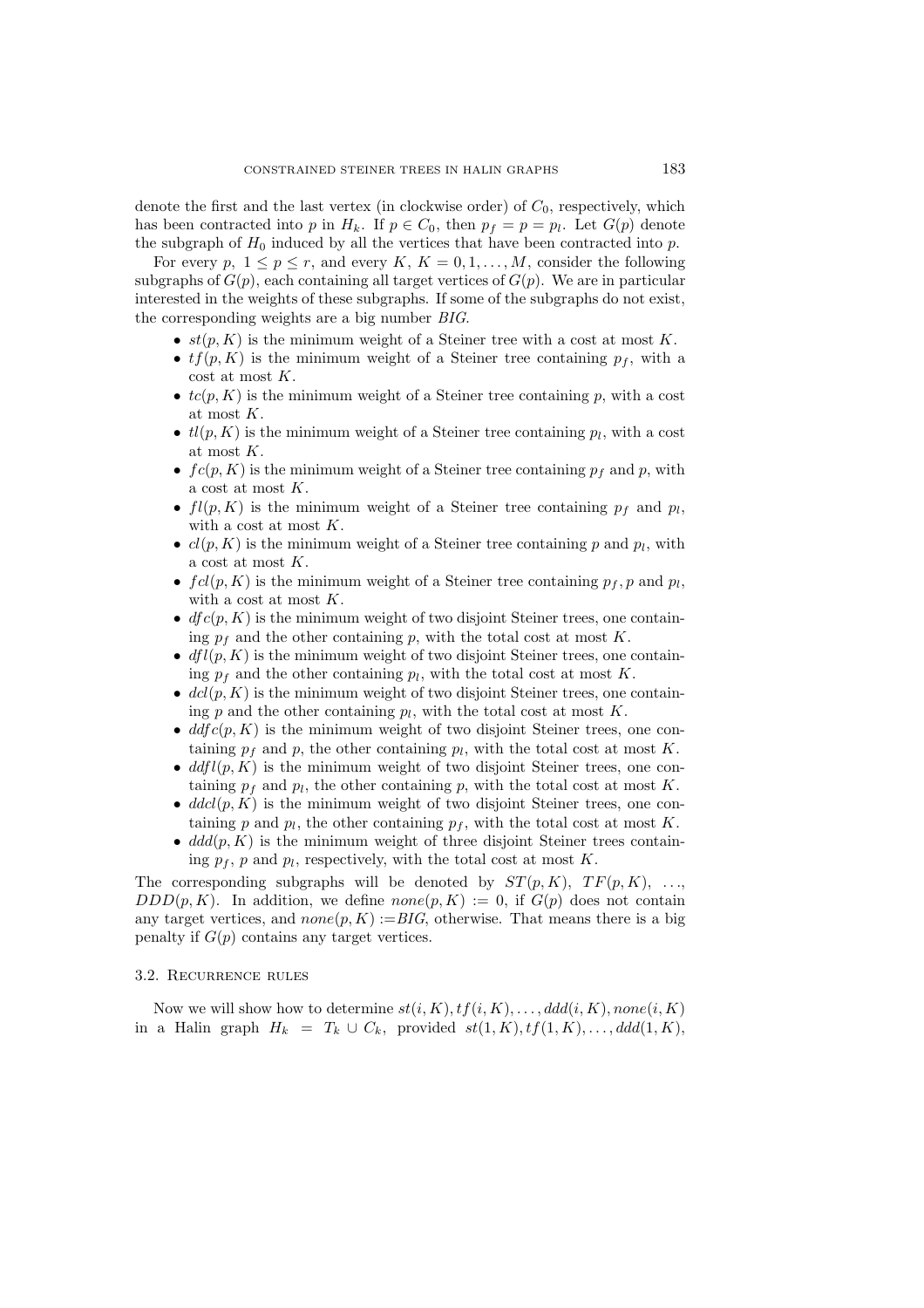$none(1, K), \ldots, st(r, K), tf(r, K), \ldots, ddd(r, K), none(r, K)$  are available by initialization or by previous computations, where i is the centre of a fan  $F_i$  in  $H_k$ , and  $1, 2, \ldots, r$  are the vertices in  $F_i \cap C_k$ . First we initialize the variables for each vertex p on the cycle  $C_0$  of the original Halin graph  $H_0 = T_0 \cup C_0$ , and for every K,  $K = 0, 1, \ldots, M$ , as follows.

$$
st(p, K) := tf(p, K) := tc(p, K) := tl(p, K) := fc(p, K) := fl(p, K) := cl(p, K) := cl(p, K) := cl(p, K) := cl(p, K) := cl(p, K) := cl(p, K) := cl(p, K) := cl(p, K) := cl(p, K) := cl(p, K) := cl(p, K) := cl(p, K) := cl(p, K) := cl(p, K) := cl(p, K) := cl(p, K) := cl(p, K) := cl(p, K) := cl(p, K) := cl(p, K) := cl(p, K) := cl(p, K) := cl(p, K) := cl(p, K) := cl(p, K) := cl(p, K) := cl(p, K) := cl(p, K) := cl(p, K) := cl(p, K) := cl(p, K) := cl(p, K) := cl(p, K) := cl(p, K) := cl(p, K) := cl(p, K) := cl(p, K) := cl(p, K) := cl(p, K) := cl(p, K) := cl(p, K) := cl(p, K) := cl(p, K) := cl(p, K) := cl(p, K) := cl(p, K) := cl(p, K) := cl(p, K) := cl(p, K) := cl(p, K) := cl(p, K) := cl(p, K) := cl(p, K) := cl(p, K) := cl(p, K) := cl(p, K) := cl(p, K) := cl(p, K) := cl(p, K) := cl(p, K) := cl(p, K) := cl(p, K) := cl(p, K) := cl(p, K) := cl(p, K) := cl(p, K) := cl(p, K) := cl(p, K) := cl(p, K) := cl(p, K) := cl(p, K) := cl(p, K) := cl(p, K) := cl(p, K) := cl(p, K) := cl(p, K) := cl(p, K) := cl(p, K) := cl(p, K) := cl(p, K) := cl(p, K) := cl(p, K) := cl(p, K) := cl(p, K) := cl(p, K) := cl(p, K) := cl(p, K) := cl(p, K) := cl(p, K) := cl(p, K) := cl(p, K) := cl(p, K) := cl(p, K) := cl(p, K) := cl(p, K) := cl(p, K) := cl(p, K) := cl(p, K) := cl(p, K) := cl(p, K) := cl(p, K) := cl(p, K) := cl(p, K) := cl(p, K) := cl(p, K) := cl(p, K) := cl(p, K) := cl(p, K) := cl(p, K) := cl(p, K) := cl(p, K) := cl(p, K) := cl(p, K) := cl(p, K) := cl(p, K) := cl(p, K) := cl(p, K) = cl(p, K) = cl(p, K) = cl(p, K) = cl(p,
$$

$$
dfc(p, K) := dfl(p, K) := dcl(p, K) := ddfc(p, K) := ddfl(p, K) := dcl(p, K) := ddd(p, K) := BIG,
$$

$$
none(p, K) := \begin{cases} 0 & \text{if } p \notin S, \\ BIG & \text{if } p \in S. \end{cases}
$$

Let  $G_i(p)$ ,  $1 \leq p \leq r$ , denote a subgraph of  $H_0$  induced by the vertex i together with the vertices of  $G(1), G(2), \ldots, G(p)$ . Define  $ST_i(p, K), TF_i(p, K), \ldots$ ,  $DDD_i(p, K)$  in  $G_i(p)$  (and the corresponding weights as well as  $none_i(p, K)$ ) in the same manner as their counterparts in  $G(p)$ , all occurrences of  $p_f$  are replaced by  $1<sub>f</sub>$ , and all occurrences of p are replaced by i.



FIGURE 3.  $G(p)$  and  $G_i(p)$  in a Halin graph.

Let  $w(i, 1)$  and  $c(i, 1)$  be the weight and cost of edge  $(i, 1)$ , respectively. The recurrence rules for  $st_i(1, K), tf_i(1, K), \ldots, none_i(1, K)$  are as follows.

• 
$$
st_i(1, K) := \begin{cases} st(1, K) & \text{if } i \notin S, \\ 0 & \text{if } i \in S \text{ and none}(1, K) = 0, \\ w(i, 1) + tc(1, K - c(i, 1)) & \text{if } i \in S \text{ and none}(1, K) = BIG. \end{cases}
$$

• 
$$
tf_i(1, K) := \begin{cases} tf(1, K) & \text{if } i \notin S, \\ w(i, 1) + fc(1, K - c(i, 1)) & \text{if } i \in S. \end{cases}
$$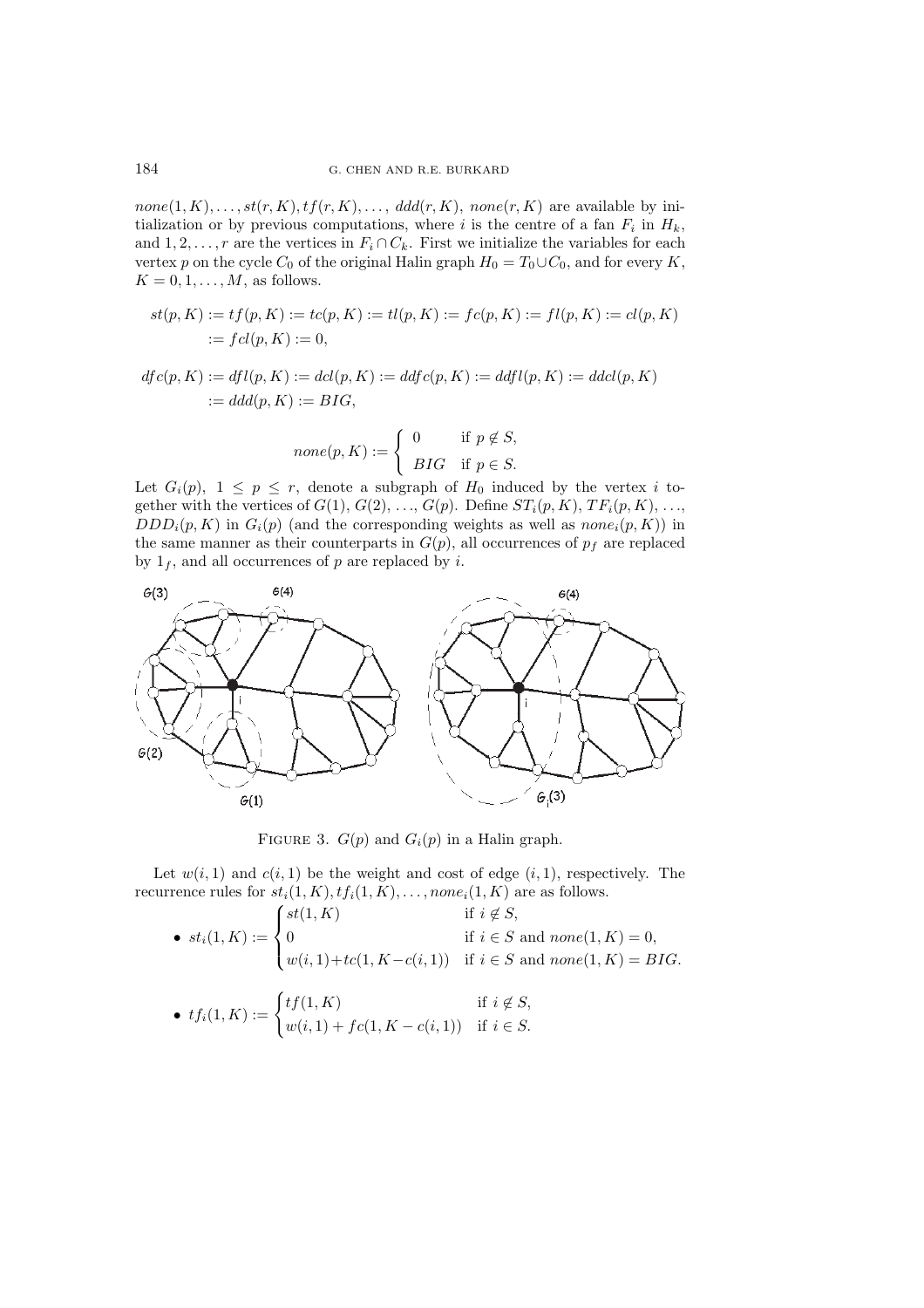•  $tc_i(1, K) := \begin{cases} 0 & \text{if none}(1, K) = 0, \\ \dots & \text{if none}(1, K) = 0, \end{cases}$  $w(i, 1) + tc(1, K - c(i, 1))$  if  $none(1, K) = BIG$ .

• 
$$
tl_i(1, K) := \begin{cases} tl(1, K) & \text{if } i \notin S, \\ w(i, 1) + cl(1, K - c(i, 1)) & \text{if } i \in S. \end{cases}
$$

• 
$$
fc_i(1, K) := w(i, 1) + fc(1, K - c(i, 1)).
$$

- $fl_i(1, K) := \begin{cases} fl(1, K) & \text{if } i \notin S, \\ \frac{m(i+1) + K l(1, K)}{m(i+1) + K l(1, K)} & \text{if } i \in S, \end{cases}$  $w(i, 1) + fcl(1, K - c(i, 1))$  if  $i \in S$ .
- $cl_i(1, K) := w(i, 1) + cl(1, K c(i, 1))$ .
- $fcl_i(1, K) := w(i, 1) + fcl(1, K c(i, 1)).$
- $df c_i(1, K) := \min\{tf(1, K), w(i, 1) + df c(1, K c(i, 1))\}.$

• 
$$
dfl_i(1, K) := \begin{cases} dfl(1, K) & \text{if } i \notin S, \\ w(i, 1) + \min\{ddfc(1, K - c(i, 1)), ddcl(1, K - c(i, 1)\} \\ & \text{if } i \in S. \end{cases}
$$

- $dcl_i(1, K) := \min\{tl(1, K), w(i, 1) + dcl(1, K c(i, 1))\}$
- ddf  $c_i(1, K) := w(i, 1) + ddf c(1, K c(i, 1)).$
- ddfl<sub>i</sub> $(1, K) := \min\{tfl(1, K), w(i, 1) + ddfl(1, K c(i, 1))\}$
- $ddcl_i(1, K) := w(i, 1) + d dcl(1, K c(i, 1)).$
- $ddd_i(1, K) := \min \{ddl(1, K), w(i, 1) + ddd(1, K c(i, 1))\}$ .

• none<sub>i</sub>(1, K) :=   

$$
\begin{cases} none(1, K) & \text{if } i \notin S, \\ BIG & \text{if } i \in S. \end{cases}
$$

For some  $p, 2 \leq p \leq r$ , let  $q = p - 1$ . Suppose that  $st_i(q, K), tf_i(q, K), ...,$ none<sub>i</sub> $(q, K)$  and  $st(p, K)$ ,  $tf(p, K)$ , ..., none $(p, K)$  of every K,  $K = 0, 1, \ldots, M$ are given. We want to determine  $st_i(p, K)$ ,  $tf_i(p, K)$ , ...,  $none_i(p, K)$ .  $G_i(p)$ consists of  $G_i(q)$ ,  $G(p)$  and the edges  $(q_l, p_f)$  and  $(i, p)$ .

Let  $w_1, w_2$  be the weights of  $(q_l, p_f)$  and  $(i, p)$ , respectively. Let  $c_1, c_2$  be the costs of  $(q_l, p_f)$  and  $(i, p)$ , respectively.  $ST_i(p, K)$  is a subgraph of  $G_i(p)$  which is a minimum weight Steiner tree with a cost at most  $K$  and containing all target vertices of  $G_i(p)$ . Thus one of the following four exhaustive cases applies to the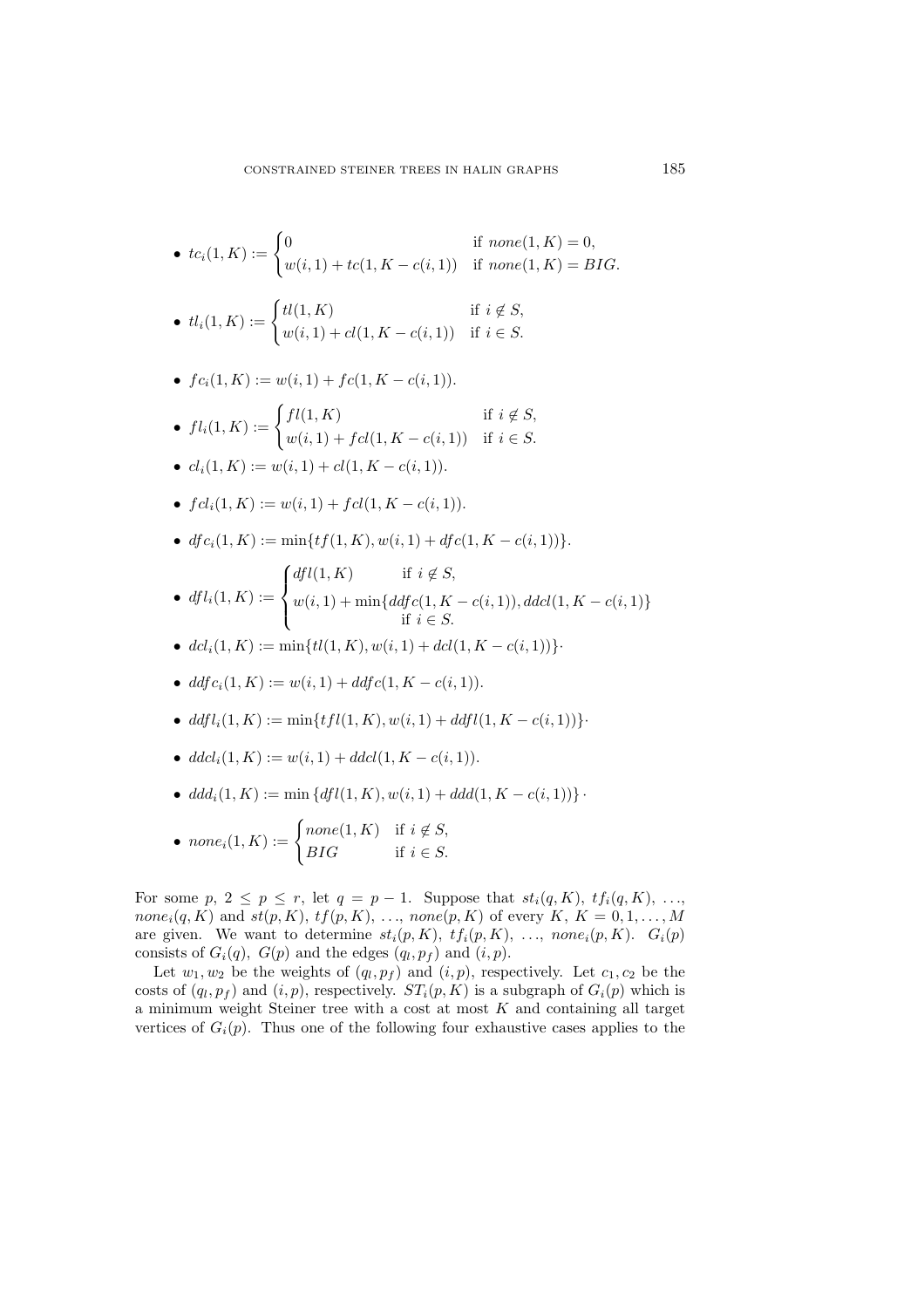

FIGURE 4. The configuration of  $G_i(p)$ .

subgraph  $ST_i(p, K)$ :

- (i)  $ST_i(p, K)$  contains neither  $(q_l, p_f)$  nor  $(i, p)$ ;
- (ii)  $ST_i(p, K)$  contains  $(q_l, p_f)$  but not  $(i, p)$ ;
- (iii)  $ST_i(p, K)$  contains  $(i, p)$  but not  $(q_l, p_f)$ ;
- (iv)  $ST_i(p, K)$  contains both  $(q_l, p_f)$  and  $(i, p)$ .

Case (i) means that  $ST_i(p, K)$  is just  $ST_i(q, K_1)$  or  $ST(p, K_1)$  for some  $K_1, 0 \leq$  $K_1 \leq K$ . In this case  $st_i(p, K)$  is the minimum of the numbers in the following set:

$$
\{st_i(q, K_1) + none(p, K_2); st(p, K_1) + none_i(q, K_2)|K_1 + K_2 = K, K_1 \ge 0, K_2 \ge 0\}.
$$

Case (ii) means that  $ST_i(p, K)$  must contain vertices  $q_l$ ,  $p_f$  and edge  $(q_l, p_f)$  but not  $(i, p)$ . Edge  $(q_l, p_f)$  connects two parts of  $ST_i(p, K)$ : the first part is a subgraph of  $G_i(q)$ , which contains the vertex  $q_l$ . It must be a  $TL_i(q, K_1)$  for some  $K_1 \geq 0$ ; the second part is a subgraph of  $G(p)$ , which contains the vertex  $p_f$ . It must be a  $TF(p, K_2)$  for some  $K_2 \geq 0$ , where  $K_1 + K_2 = K - c_1 \geq 0$ . Then  $st_i(p, K)$  is the minimum of the numbers in the following set:

$$
\{w_1 + tl_i(q, K_1) + tf(p, K_2)|K_1 + K_2 = K - c_1 \ge 0, K_1 \ge 0, K_2 \ge 0\}.
$$

Case (iii) means that  $ST_i(p, K)$  must contain vertices i, p and edge  $(i, p)$  but not  $(q_l, p_f)$ . Edge  $(i, p)$  connects two parts of  $ST_i(p, K)$ :  $TC_i(q, K_1)$  and  $TC(p, K_2)$ , where  $K_1 + K_2 = K - c_2 \ge 0$ ,  $K_1 \ge 0$ ,  $K_2 \ge 0$ . Then  $st_i(p, K)$  is the minimum of the numbers in the set:

$$
{w_2 + tc_i(q, K_1) + tc(p, K_2)|K_1 + K_2 = K - c_2 \ge 0, \ K_1 \ge 0, \ K_2 \ge 0}.
$$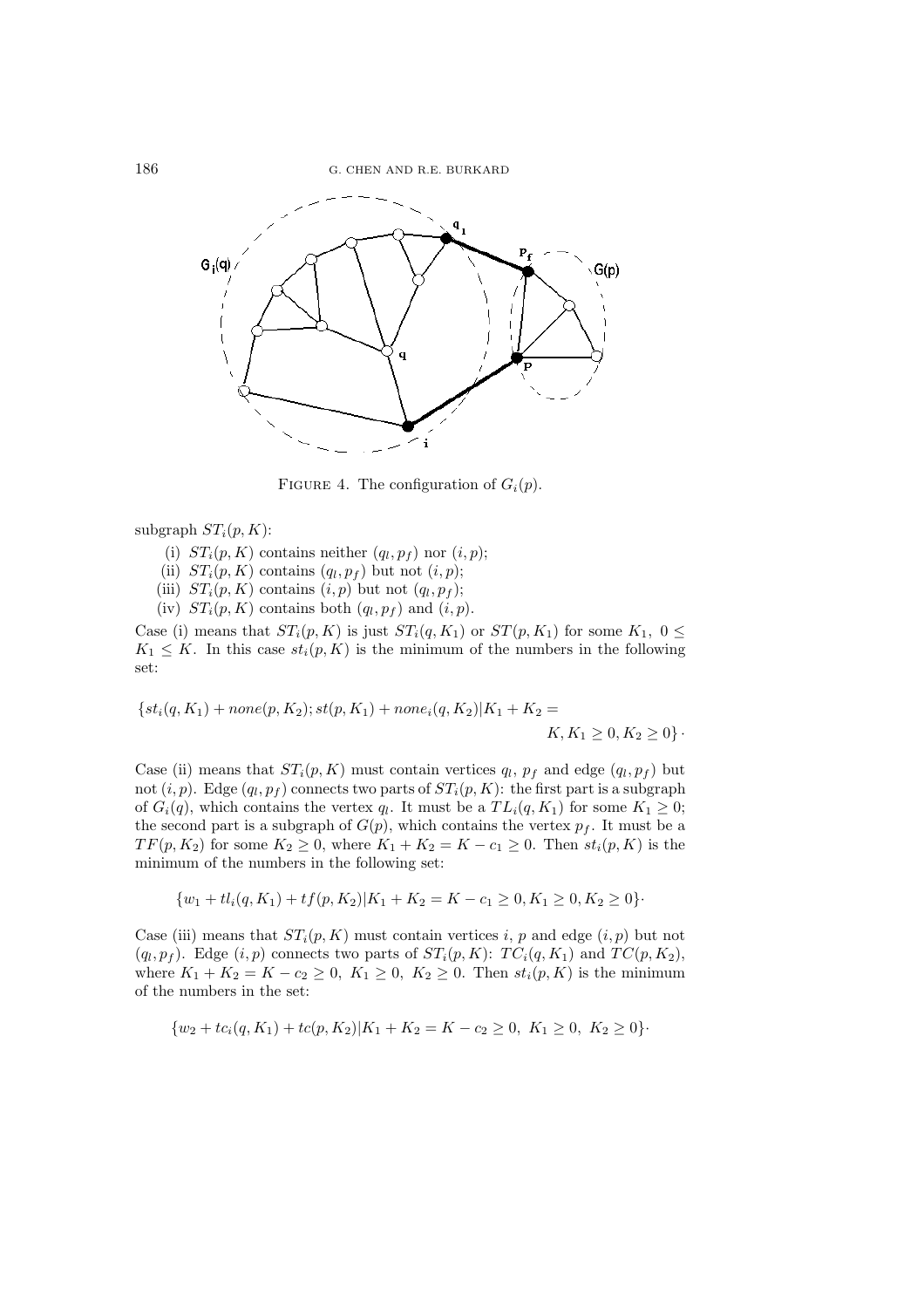Case (iv) means that  $ST_i(p, K)$  must contain vertices i, p, q<sub>l</sub> and p<sub>f</sub>.  $ST_i(p, K)$ consists of two edges,  $(i, p)$  and  $(q<sub>l</sub>, p<sub>f</sub>)$ , and the other two subgraphs in  $G<sub>i</sub>(q)$ and  $G(p)$ , respectively. The subgraph in  $G_i(q)$  is of the form  $CL_i(q, K_1)$  or  $DCL_i(q, K_1)$  for some  $K_1 \geq 0$ , the subgraph in  $G(p)$  is of the form  $DFC(p, K_2)$ or  $FC(p, K_2)$  for some  $K_2 \geq 0$ , where  $K_1 + K_2 = K - c_1 - c_2 \geq 0$ . Since  $ST_i(p, K)$ is a tree,  $st_i(p, K)$  is the minimum of the numbers in the set:

$$
{w_1 + w_2 + \min \{ cl_i(q, K_1) + dfc(p, K_2) \} dcl_i(q, K_1) + fc(p, K_2) } | K_1 + K_2 = K - c_1 - c_2 \ge 0, K_1 \ge 0, K_2 \ge 0 \}.
$$

Therefore, the recurrence rule of  $st_i(p, K)$  is as follows.

• For  $K = 0, 1, \ldots, M$ ,  $st_i(p, K)$  is the minimum of the numbers in the following sets:

 $\{st_i(q, K_1) + none(p, K_2); st(p, K_1) + none_i(q, K_2)|K_1 + K_2 = K, K_1 \ge$  $0, K_2 > 0$ ;  $\{w_1 + tl_i(q, K_1) + tf(p, K_2)|K_1 + K_2 = K - c_1 \ge 0, K_1 \ge 0, K_2 \ge 0\};$  $\{w_2+tc_i(q,K_1)+tc(p,K_2)|K_1+K_2=K-c_2\geq 0, K_1\geq 0, K_2\geq 0\};$  $\{w_1+w_2+\min\{cl_i(q,K_1)+dfc(p,K_2); \,dcl_i(q,K_1)+fc(p,K_2)\}\vert K_1+$  $K_2 = K - c_1 - c_2 \geq 0,$  $K_1 \geq 0, K_2 \geq 0$ .

The recurrence rules of  $tf_i(p, K), tc_i(p, K), \ldots, none_i(p, K)$  can be obtained by a similar way. We refrain from presenting these rules here in detail.

#### 3.3. Determination of the Steiner tree

After contraction of  $F_i$ , i becomes a vertex on the cycle  $C_{k+1}$  of  $H_{k+1}$ , and  $G_i(r)$  is equal to  $G(i)$ , where r is the last vertex in  $F_i \cap C_k$  (in clockwise order). Consequently, for every K,  $K = 0, 1, \ldots, M$ , we get  $st(i, K) = st_i(r, K), tf(i, K) =$  $tf_i(r, K), \ldots, ddd(i, K) = ddd_i(r, K), none(i, K) = none_i(r, K)$ , and this process can be repeated until the graph  $H_0$  is reduced to a graph  $H_t$  consisting of two vertices i and j joined by three parallel edges. Let  $G(i)$  and  $G(j)$  be subgraphs of  $H_0$  corresponding to i and j in  $H_t$ , respectively. In the same way as in Winter [9], we can employ a contraction sequence  $H_0, H_1, \ldots, H_t$ , such that  $G(j)$  consists of a single vertex j. Let  $w_1, w_2, w_3$  and  $c_1, c_2, c_3$  be weights and costs of the three edges  $(i_f, j), (i_i, j), (i_l, j)$ , respectively. W.l.o.g. assume that there at least one target vertex in  $G(i)$ . For every cost constraint  $K, K = 0, 1, \ldots, M$ , let  $w(T_S, K)$ be the minimum weight of a Steiner tree for the target set  $S$  in  $H_0$  with the cost no more than K, the corresponding tree is denoted by  $T_S(K)$ . The configuration of  $T_s(K)$  must be one of the following cases:

- (i)  $T_S(K)$  contains none of  $(i_f, j)$ ,  $(i, j)$  and  $(i_l, j)$ ;
- (ii)  $T_S(K)$  contains one of  $(i_f, j)$ ,  $(i, j)$  and  $(i_l, j)$ ;
- (iii)  $T_S(K)$  contains two of  $(i_f, j)$ ,  $(i, j)$  and  $(i_l, j)$ ;
- (iv)  $T_S(K)$  contains all of  $(i_f, j)$ ,  $(i, j)$  and  $(i_l, j)$ .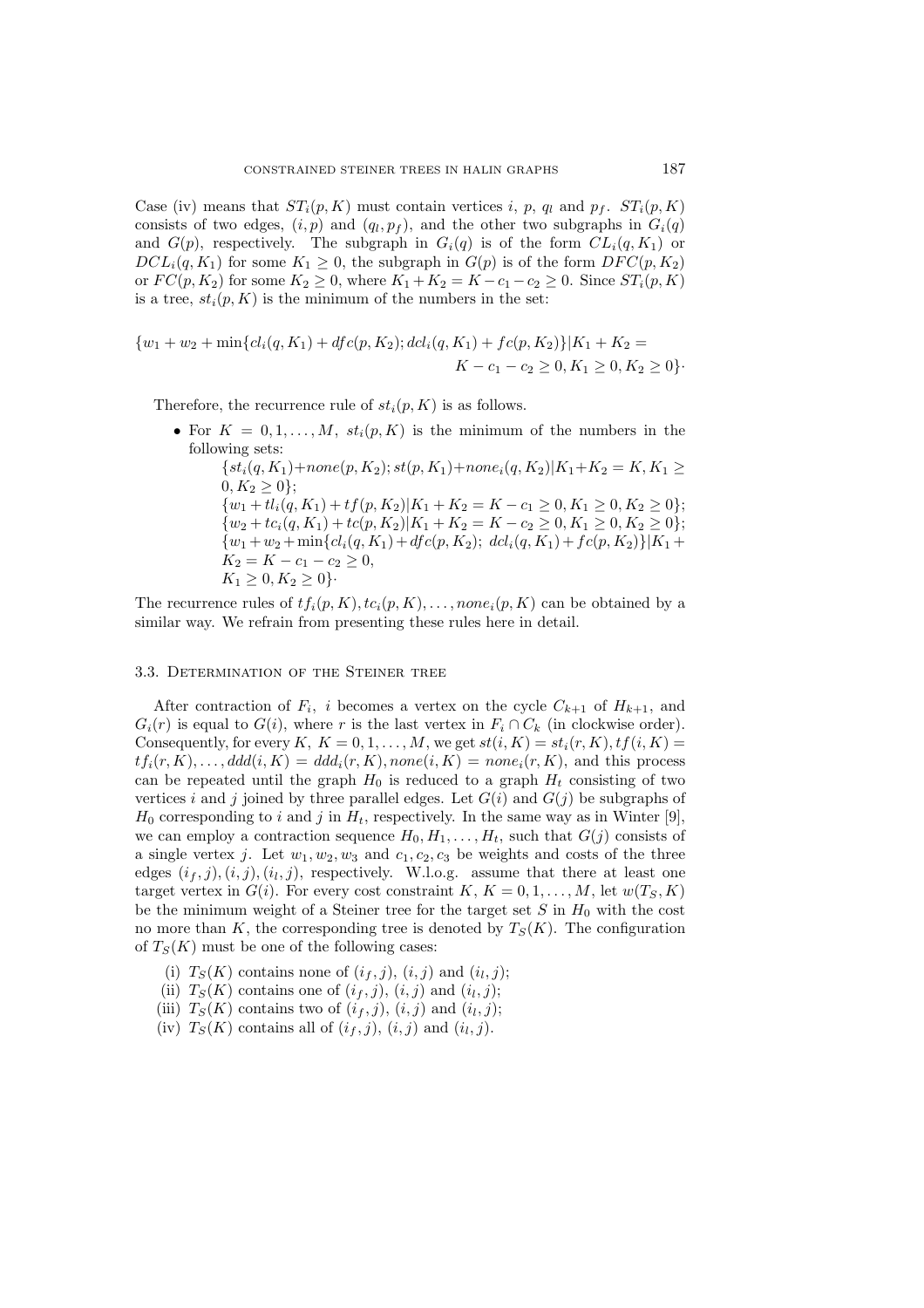

FIGURE 5. The configuration of  $G(i)$  and  $G(j)$ .

In case (i),  $T_S(K)$  is the subtree  $ST(i, K)$  of  $G(i)$ . In addition, we should consider whether j is a target vertex. Thus  $w(T_S, K)$  is  $st(i, K) + none(j, 0)$ .

Case (ii): If  $T_S(K)$  contains  $(i_f, j)$ , then  $T_S(K)$  consists of  $(i_f, j)$  and a subtree of  $G(i)$ . This subtree is a Steiner minimum tree containing  $i_f$  with a cost at most  $K - w_1$ . That means  $w(T_S, K)$  is  $w_1 + tf(i, K - c_1)$ . In the other two subcases, we get that  $w(T_S, K)$  is  $w_2 + tc(i, K - c_2)$ , or  $w_3 + tl(i, K - c_2)$ .

In case (iii) a similar analysis shows that  $w(T_S, K)$  is  $w_1 + w_2 + df c(i, K - c_1 - c_2)$ , or  $w_1 + w_3 + dfl(i, K - c_1 - c_3)$ , or  $w_2 + w_3 + dcl(i, K - c_2 - c_3)$ .

In case (iv),  $T_S(K)$  contains all the three edges. Then  $T_S(K)$  consists of these three edges and a subgraph of  $G(i)$ . This subgraph consists of three disjoint Steiner trees containing  $i_f$ , i and  $i_l$ , respectively, with the total cost at most  $K-c_1-c_2-c_3$ . That means  $w(T_S, K)$  is  $w_1 + w_2 + w_3 + ddd(i, K - c_1 - c_2 - c_3)$ .

Based on above discussion, we know that  $w(T_S, K)$  is the minimum of the following numbers, and a weight *BIG* which indicates the nonexistence of a cost constrained Steiner tree.

$$
st(i, K) + none(j, 0);
$$
  
\n
$$
w_1 + tf(i, K - c_1), \text{ for } K \ge c_1;
$$
  
\n
$$
w_2 + tc(i, K - c_2), \text{ for } K \ge c_2;
$$
  
\n
$$
w_3 + tl(i, K - c_2), \text{ for } K \ge c_3;
$$
  
\n
$$
w_1 + w_2 + dfc(i, K - c_1 - c_2), \text{ for } K \ge c_1 + c_2;
$$
  
\n
$$
w_1 + w_3 + dfl(i, K - c_1 - c_3), \text{ for } K \ge c_1 + c_3;
$$
  
\n
$$
w_2 + w_3 + dcl(i, K - c_2 - c_3), \text{ for } K \ge c_2 + c_3;
$$
  
\n
$$
w_1 + w_2 + w_3 + ddd(i, K - c_1 - c_2 - c_3), \text{ for } K \ge c_1 + c_2 + c_3.
$$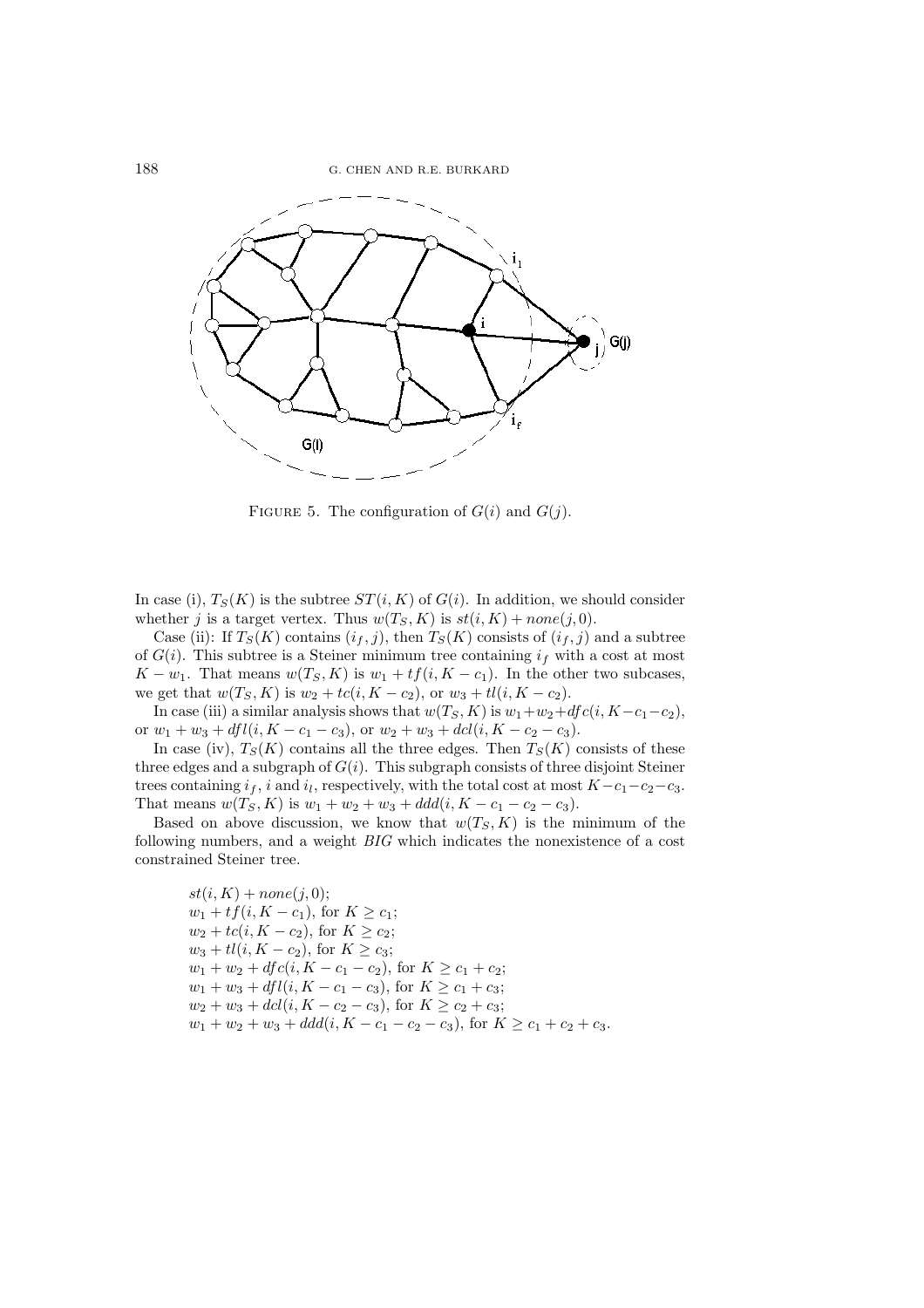#### 3.4. Pseudo polynomial time algorithm

We summarize the method discussed before in the following Algorithm 1.

**Algorithm 1.** *Pseudo polynomial time algorithm for* CCSTP

Step 1. Let  $H_0 = T_0 \cup C_0$ , M be the bound for the cost. Set  $k := 0$ ,  $F_i$  be a fan *of*  $H_k$  *with centre i*,  $\{1, 2, ..., r\}$  *be the vertices of*  $F_i \cap C_k$  *in clockwise order.*

*Define the quantities*  $st(p, K), \ldots, none(p, K)$  *as in the initialization step (Subsection 3.2), for*  $p := 1, 2, ..., r$  *and*  $K := 0, 1, ..., M$ *;* 

- Step 2. *Use the recurrence rules of Subsection 3.2 to get*  $st_i(p, K), \ldots, none_i(p, K)$ , *for*  $p := 1, 2, ..., r$  *and*  $K := 0, 1, ..., M$ *;*
- Step 3. Let  $st(i, K) := st_i(r, K), \ldots$ , none $(i, K) := none_i(r, K)$  for every  $K =$  $0, 1, \ldots, M$  when  $F_i$  is contracted into a vertex and  $H_k$  is transformed to  $H_{k+1}$ *. Set*  $k := k+1$ *.*

if  $H_k$  consists of only two vertices with three parallel edges, goto Step<sub>-4</sub>; *Otherwise, take a fan*  $F_i$  *of*  $H_k$  *and the vertices*  $\{1, 2, ..., r\}$  *of*  $F_i \cap C_k$  *in clockwise order and* goto Step *2;*

Step 4. *Get the minimum weight Steiner tree for the target set* S *with a cost bound* K, for every  $K = 0, 1, \ldots, M$ .

**Theorem 3.1.** *For the target set* S*, Algorithm 1 correctly determines the minimum weight of a Steiner tree interconnecting all the vertices in* S *with a cost no more than a given bound* M*, and a weight* BIG *indicates the nonexistence of a cost constrained Steiner tree. Furthermore, the time complexity of Algorithm 1 is*  $O(n(M+1)^2)$ , where *n* is the number of vertices in the graph.

*Proof.* We note that the variables are initialized correctly. In order to prove the recurrence rules, we simply need to list all relevant cases. We prove the rule for  $st(i, M)$ , the others can be verified in a similar way.

 $G_i(1)$  consists of  $G(1)$ , vertex i and edge  $(i, 1)$ . If  $i \notin S$ , then  $ST_i(1, K)$  contains neither i nor the edge  $(i, 1)$ , hence  $st_i(1, K) = st(1, K)$ . If  $i \in S$ , then i must belong to  $G_i(1)$ . If  $G(1)$  contains no target vertex, *i.e.*, none $(1, K) = 0$ , then  $ST_i(1, K)$  consists of the vertex i alone. Thus  $st_i(1, K) = 0$ . If  $G(1)$  contains some target vertices, *i.e.*,  $none(1, K) = BIG$ , then  $ST<sub>i</sub>(1, K)$  must contain the edge  $(i, 1)$ .  $ST_i(1, K)$  is a union of  $(i, 1)$  and  $TC(1, K - c(i, 1))$ , thus  $st_i(1, K) =$  $w(i, 1) + tc(1, K - c(i, 1))$ . This proves the correct definition of  $st_i(1, K)$ .

For  $p \geq 2$ ,  $G_i(p)$  consists of  $G_i(q)$ ,  $G(p)$  and of the edges  $e_1 = (q_i, p_f)$  and  $e_2 = (i, p)$ . We have to consider the following four cases for  $ST_i(p, K)$ :

- (i)  $ST_i(p, K)$  contains neither  $e_1$  nor  $e_2$ ;
- (ii)  $ST_i(p, K)$  contains  $e_1$  but not  $e_2$ ;
- (iii)  $ST_i(p, K)$  contains  $e_2$  but not  $e_1$ ;
- (iv)  $ST_i(p, K)$  contains both  $e_1$  and  $e_2$ .

These four cases exhaust all possible configurations of  $ST_i(p, K)$  and correspond to the four sets used for computing  $st_i(p, K)$ . This proves the correctness of the recurrence rule for  $st_i(p, K)$ .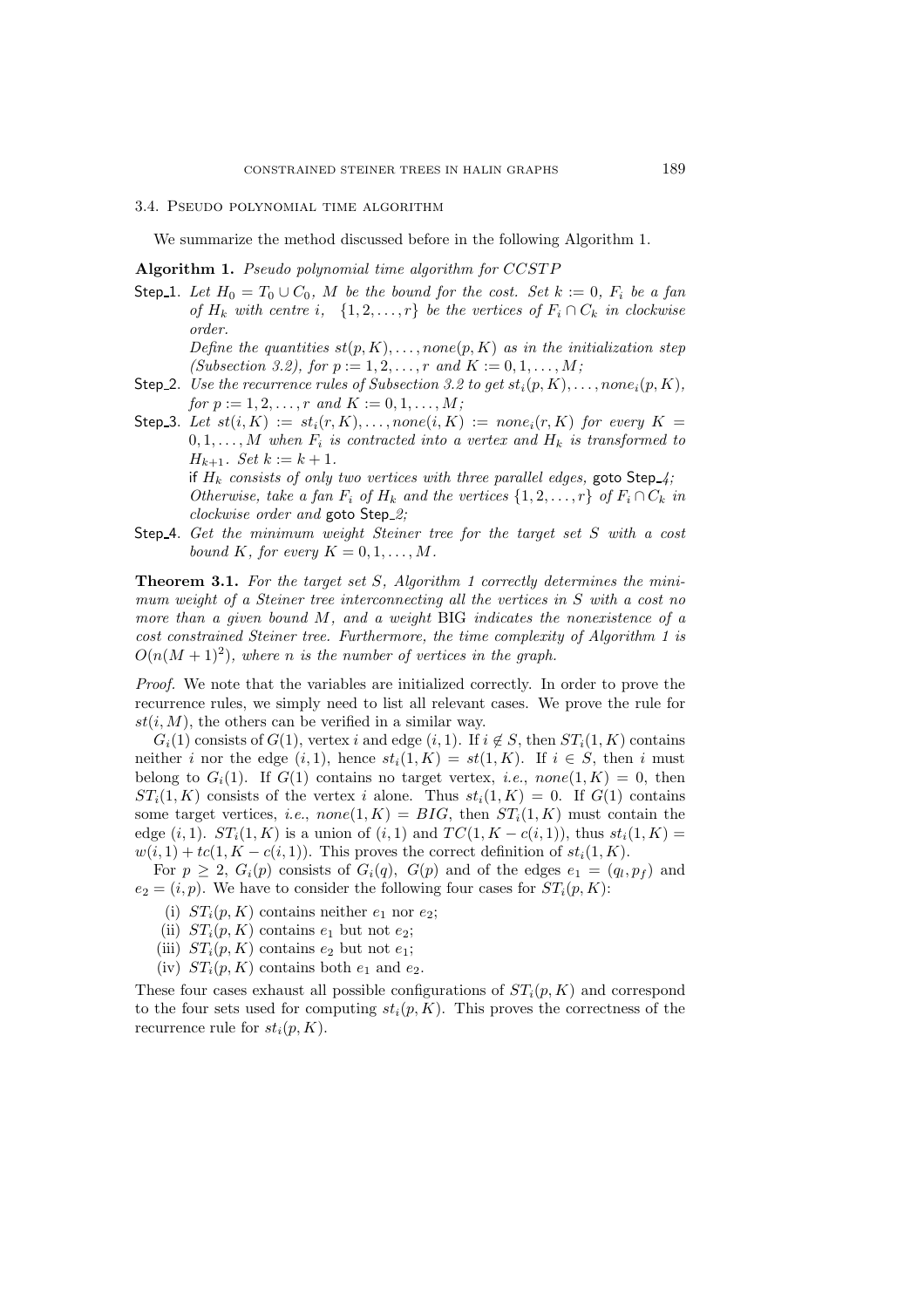For computing the minimum weight  $w(T_S, K)$ , we simply need to exhaust all possibilities of the three edges  $(i_f, j), (i, j)$  and  $(i_l, j)$ . The 8 cases just correspond to the 8 numbers used for computing  $w(T_S, K)$ .

Since there are  $O(M+1)$  choices for each of the numbers  $K, K_1, K_2$ , the update of the quantities can be accomplished in  $O((M + 1)^2)$  time for each reduction. There are at most n reductions. This completes the proof of the theorem.  $\Box$ 

We point out that the cost constrained Steiner tree can be constructed in  $O(n(M+1))$  extra time by some bookkeeping operations during the reduction. If we fix  $M$  at 0 and assume the cost of all edges in the graph are zero, the above algorithm finds a minimum weight Steiner tree in  $O(n)$  time.

### 4. The polynomial time approximation scheme

We use scaling and rounding techniques [1,2,4,8] to turn the pseudo polynomial time algorithm for CCSTP into a fully polynomial time approximation scheme for WCSTP in Halin graphs.

Let  $c(S, W)$  be the minimum cost of a Steiner tree spanning the targets in S with a weight of no more than W. Given a positive real number C and a constant  $\epsilon > 0$ , we can decide in polynomial time whether  $c(S, W) > C$  or  $c(S, W) < (1 + \epsilon)C$ . This technique is described by the following Algorithm 2.

**Algorithm 2.**  $TEST(C, \epsilon)$ 

- Step 1.  $Set \theta := \frac{n-1}{C \cdot \epsilon};$ <br>  $Let \ c_{\theta}(e) := \lfloor c(e) \cdot \theta \rfloor \ for \ every \ e \in E;$  $Set M := C \cdot \theta;$
- Step 2. *Apply Algorithm 1 using the scaled edge cost*  $c_{\theta}$  *instead of the original edge cost* c*;*

if *the weight of the cost constrained Steiner tree is no more than* W then output **YES**

else output **NO** endif

**Theorem 4.1.** *For the given target set* S*, the weight constraint* W*, the positive real numbers* C and  $\epsilon$ , if  $TEST(C, \epsilon) = \mathbf{NO}$ , then  $c(S, W) > C$ , if  $TEST(C, \epsilon) =$ **YES***, then*  $c(S, W) < (1 + \epsilon) \cdot C$ *. In addition, the worst case time complexity of*  $TEST(C, \epsilon)$  is  $O\left(\frac{n^3}{\epsilon^2}\right)$ .

The proof of the above theorem is standard and almost the same as in [1], so we omit it here. Now we use  $L$  and  $U$  to denote a lower and upper bound on  $c(S, W)$ , respectively. Our FPTAS starts with efficiently computable values of L and U and uses bisection to drive the ratio  $\frac{U}{L}$  to below 4.

The initial values of L and U can be computed as follows. Let  $c_1 < c_2 < \ldots < c_k$ be the different edge cost values. For a Halin graph with  $n$  vertices we have clearly  $k \leq 2n-2$ . Denote by  $G_j$  the graph obtained by changing the weight of the edges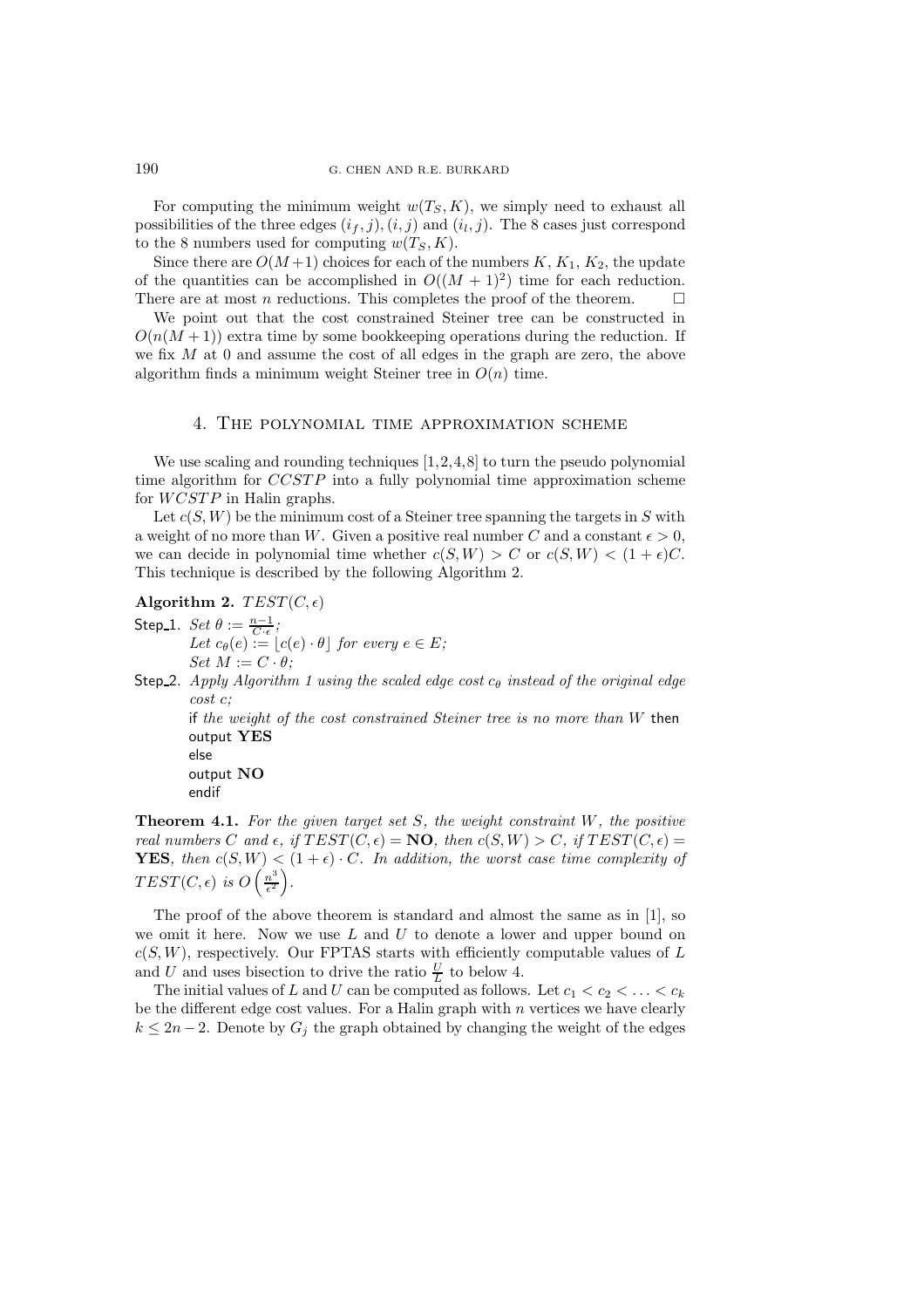in G as following: if the cost of edge e is more than  $c_j$ , then let the weight of this edge become *BIG*. We can compute a minimum weight Steiner tree in  $G_j$  in  $O(n)$ time for every  $j = 1, 2, \ldots, k$ . Let J be the smallest index j such that the weight of the minimum weight Steiner tree in  $G_j$  is no more than W. From the definition of  $G_i$ , no edge with weight  $BIG$  can be included in the minimum weight Steiner tree of  $G_i$ , unless the weight of the tree is more than *BIG*. Therefore  $c(S, W)$ , the cost of an optimal solution to the weight constrained Steiner tree must be in the interval  $[c_J, c_J \cdot (n-1)]$ . We may use  $c_J$  and  $c_J \cdot (n-1)$  as the initial values for L and U, respectively. The index J can be found in  $O(n \log n)$  time by bisection. Then we can use scaling and rounding to compute a  $(1 + \epsilon)$  – approximation to the weight constrained Steiner tree. Algorithm 3 summarizes the FPTAS for a weight constrained minimum cost Steiner tree problem in Halin graphs.

# **Algorithm 3.** *FPTAS for finding a weight constrained minimum cost Steiner tree in a Halin graph*

Step 1. *Set* L and U to their initial values such that  $U \leq L \cdot (n-1)$ ; Step 2. if  $U \leq 4L$  then goto Step *3;* else *let*  $C := \sqrt{\frac{U \cdot L}{2}}$ ; if  $TEST(C, 1) = \mathbf{NO}$ *, set*  $L = C$ *;* if  $TEST(C, 1) = \textbf{YES}, set U = 2C$ ; goto Step *2;* endif Step 3.  $Set \theta := \frac{n-1}{L \cdot \epsilon};$ <br> $M := U \cdot \theta;$ *Let*  $c_{\theta}(e) := |c(e) \cdot \theta|$  *for every*  $e \in E$ *; Apply Algorithm 1 using the scaled edge cost c<sub>θ</sub> instead of the original edge cost* c, find the smallest integer  $C \leq M$  such that there is a weight con*strained Steiner tree whose scaled cost is* C *and output the corresponding Steiner tree.*

**Theorem 4.2.** *If there is a weight constrained Steiner tree for target set* S*, then Algorithm 3 finds a*  $(1 + \epsilon)$ *–approximation* T *of the weight constrained Steiner tree. If there is no weight constrained Steiner tree of set* S*, we can find this out during the computation of the initial values of* U *and* L*: one can not find the smallest index* J*. Furthermore, the worst case time complexity of Algorithm 3 is*  $O(n^3 \cdot (\log \log n + \frac{1}{\epsilon^2}))$ .

*Proof.* The correctness of the algorithm is due to Theorems 3.1 and 4.1.

Now let us proof the time complexity. As discussed before Theorem 4.2, Step<sub>-1</sub> requires  $O(n \log n)$  time. Let  $L^{[0]}$  and  $U^{[0]}$  be the initial lower bound and upper bound for  $c(S, W)$ , and  $L^{[k]}$  and  $U^{[k]}$  be the lower and upper bound for  $c(S, W)$ after k iterations of Step 2 for  $k \geq 1$ .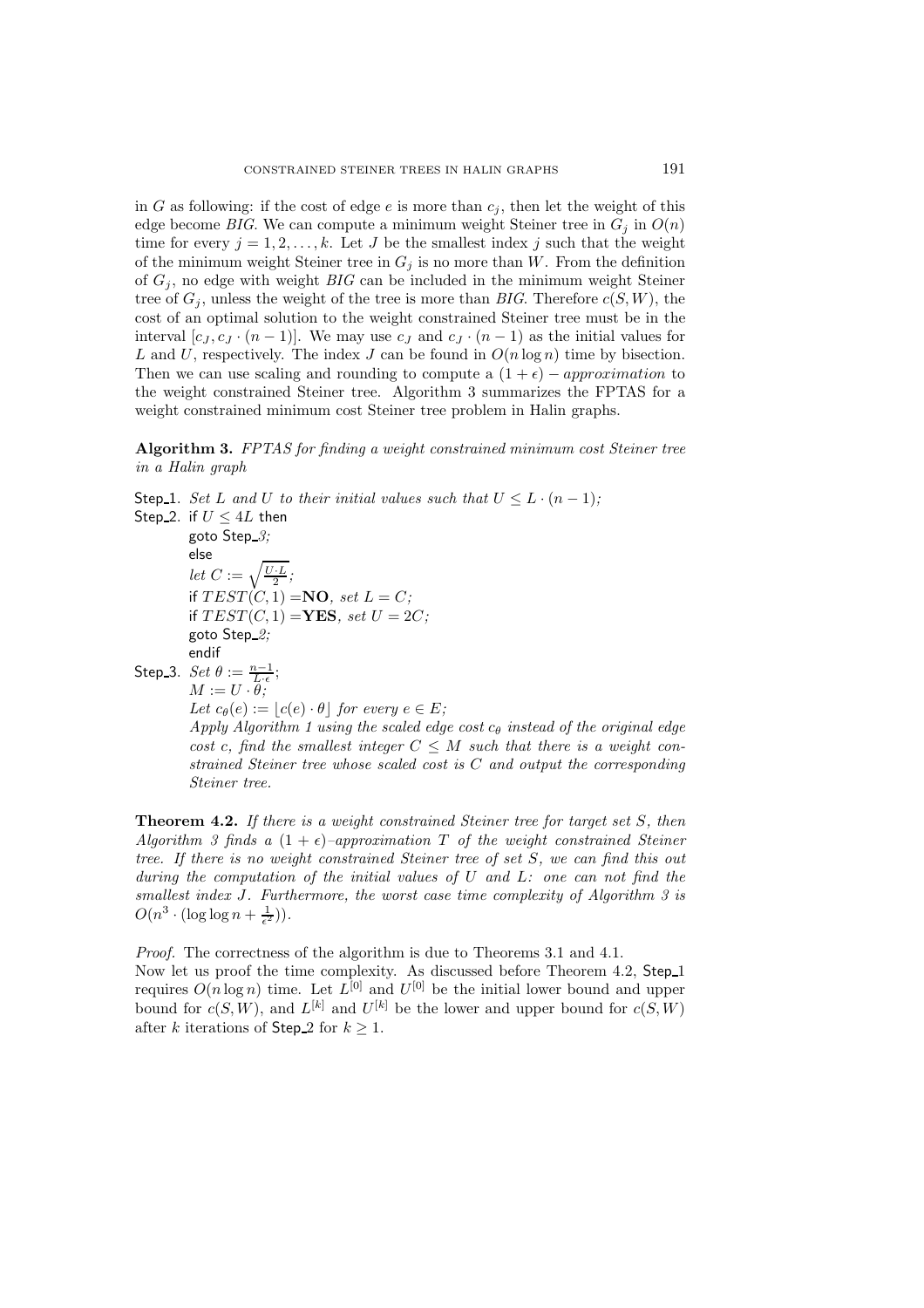According to the rules of Step<sub>-2</sub>,

$$
U^{[k]} = 2 \cdot \sqrt{\frac{U^{[k-1]} \cdot L^{[k-1]}}{2}}, \ L^{[k]} = L^{[k-1]},
$$

or

$$
L^{[k]} = \sqrt{\frac{U^{[k-1]} \cdot L^{[k-1]}}{2}}, \ U^{[k]} = U^{[k-1]}.
$$

Therefore

$$
\frac{U^{[k]}}{L^{[k]}} = \sqrt{\frac{2 \cdot U^{[k-1]}}{L^{[k-1]}}}.
$$

Then

$$
\log \frac{U^{[k]}}{L^{[k]}} = \frac{1}{2} \log \frac{2 \cdot U^{[k-1]}}{L^{[k-1]}} = \left(\sum_{i=1}^{i=k} \frac{1}{2^i}\right) \log 2 + \frac{1}{2^k} \log \frac{U^{[0]}}{L^{[0]}} \le 1 + \frac{1}{2^k} \log(n-1).
$$

As a result, we would have  $\frac{U^{[k]}}{L^{[k]}} \leq 4$  after k iterations where k is no more than log log n. Every iteration of Step 2 requires  $O(n^3)$  time according Theorem 4.1. Then the total time of Step 2 is  $O(n^3 \log \log n)$ . In Step 3, we apply Algorithm 1 to compute all quantities for  $K = 0, 1, ..., M$ , in  $O(\frac{n^3}{\epsilon^2})$  time. Then we find the smallest integer C in  $O(\log \frac{n}{\epsilon})$  extra time by bisection. Therefore the total time complexity of Algorithm 3 is  $O(n^3 \cdot (\log \log n + \frac{1}{\epsilon^2}))$ )).  $\qquad \qquad \Box$ 

# 5. Conclusions

In this paper we have studied the weight constrained minimum cost Steiner tree problem on a class of Halin graphs which generalize in a nontrivial way tree and ring networks. Although the traditional Steiner tree problem is polynomial time solvable on Halin graphs, it is shown that the weight constrained minimum cost Steiner tree problem on Halin graphs is NP-hard. We presented a fully polynomial time approximation scheme for this problem, which has many applications to communication networks. Our result is also of interest from the network design point of view, as it can be used to obtain suboptimal solutions to the weight constrained minimum cost Steiner tree problem on a general graph by appropriately removing some edges such that the graph becomes a Halin graph.

## **REFERENCES**

- [1] G. Chen and G. Xue, A PTAS for weight constrained Steiner trees in series-parallel graphs. Springer-verlag, Lecture Notes in Comput. Sci. **2108** (2001) 519-528.
- [2] G. Chen and G. Xue, K-pair delay constrained minimum cost routing in undirected networks. Proc. of the 13th Annual ACM-SIAM Symposium on Discrete Algorithms (2001) 230-231.
- [3] M.R. Garey and D.S. Johnson, Computers and Intractability: A Guide to the Theory of P-Completeness. San Francisco, W.H. Freeman and Company (1979).